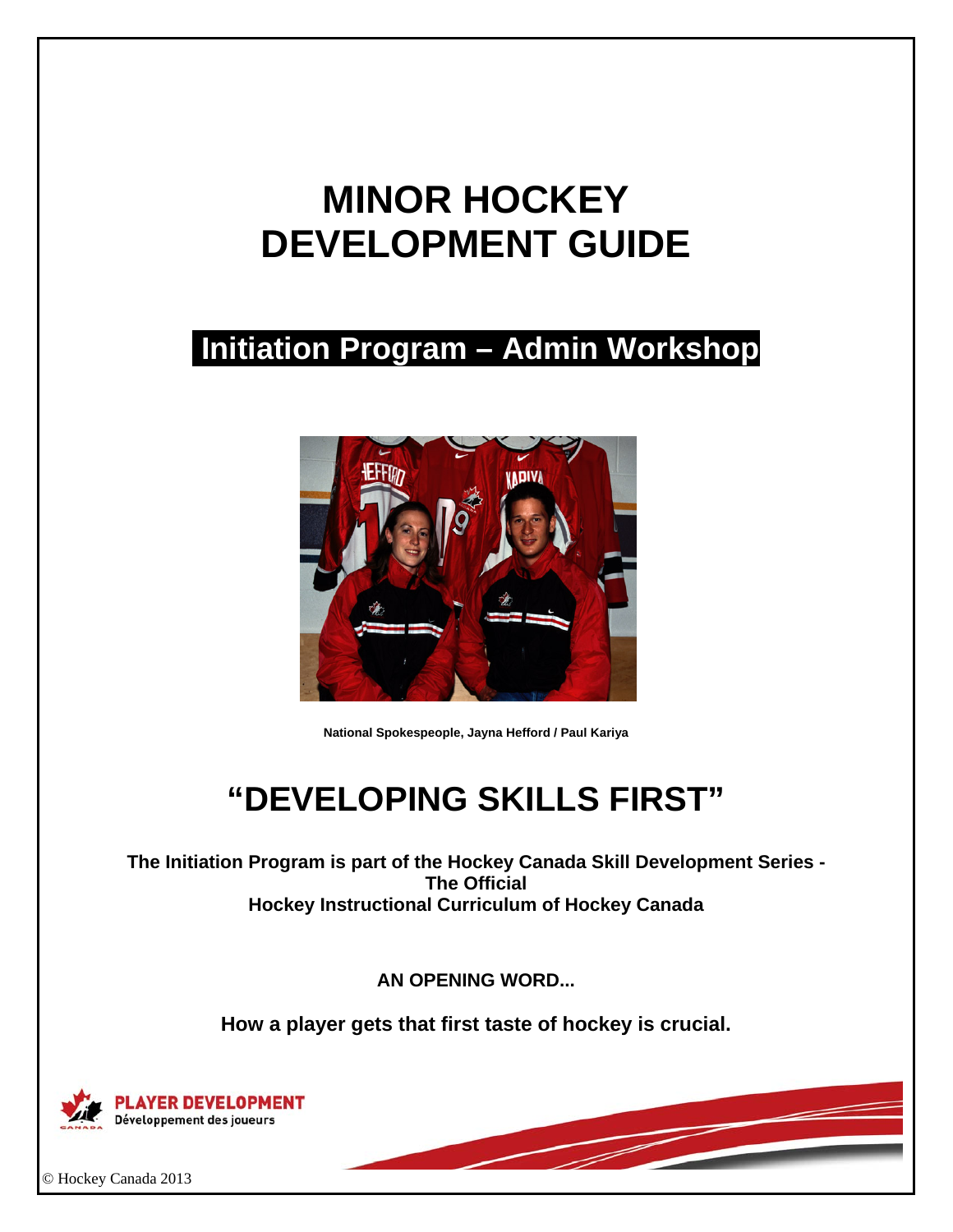

**If the beginner has fun, developing some basic skills and building confidence, there is a good chance that player will go on to enjoy hockey for many years.** 

## **But if a beginner has an unhappy, unrewarding experience, the chances are that he, or she, will quit at an early age and never discover the real joy of Canada's great game.**

### **Every hockey beginner should have access to the Initiation Program!**

Almost all local hockey associations organize house leagues and/or rep teams. But more and more are also providing Initiation Programs, because it is obvious that unprepared beginners who are put directly into playing the game are at a distinct disadvantage to youngsters who have had the benefits of coming through an Initiation Program.

Our goal is to see the day when every youngster across Canada who wants to get started in hockey will have available to him/her the opportunity to participate in and benefit from the Initiation Program.

If your hockey association does not have an Initiation Program, your players and teams will be at a disadvantage when competing with other hockey associations, which offer this benefit. To be fair to your beginners, their parents, and your association, you should be providing the Initiation Program.

It comes down to this! A hockey association's Initiation Program is its very foundation the base upon which it builds its house leagues, and rep teams.



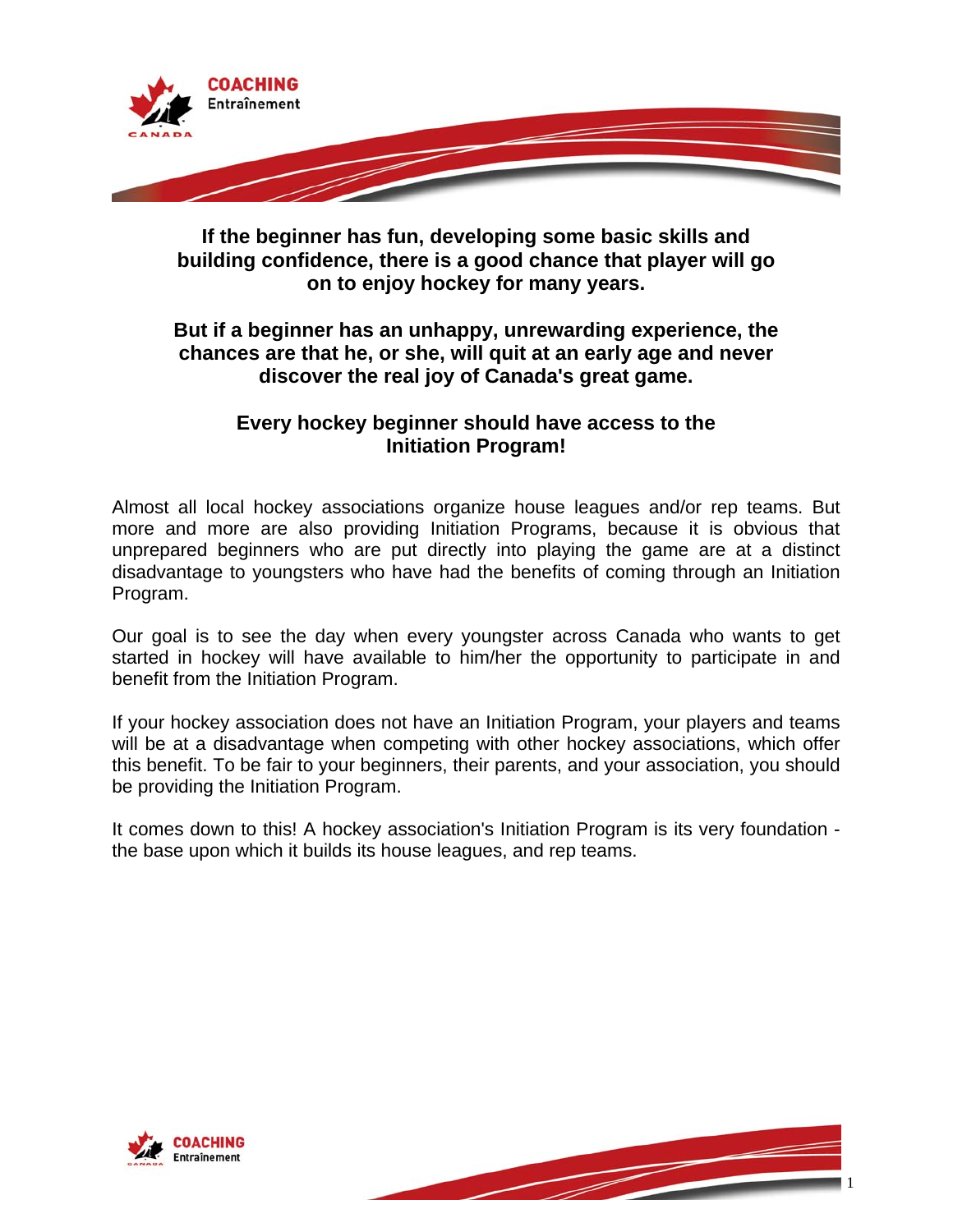



**"As a National Spokesperson for Hockey Canada's Initiation Program, I believe it is important for every player to have access to the best program in the world for developing skills while having fun."** 

**Paul Kariya** 

**Former NHL Player 2002 Team Canada Men's Olympic Team** 

In the summer of 1995, Hockey Canada passed a motion requiring the Initiation Program to be implemented by every Minor Hockey Association across the country and to change their constitution/bylaws to reflect the creation of a new division in hockey.

Hockey Canada developed the Initiation Program to make children's first contact with hockey a safe and positive experience. It's a structured, learn to play hockey program designed to introduce beginners to the game's basic skills. It enables participants to become contributing members of a team effort, develop self-confidence, and experience a sense of personal achievement. These goals are achieved in an atmosphere of fun and fair play.

**"Learning the basic skills at young age will set the foundation for everything a player will accomplish in the game of hockey. These skills are learned in practice through the Initiation Program. "** 

**Jayna Hefford, Female Spokesperson Initiation Canada's National Women's Team**





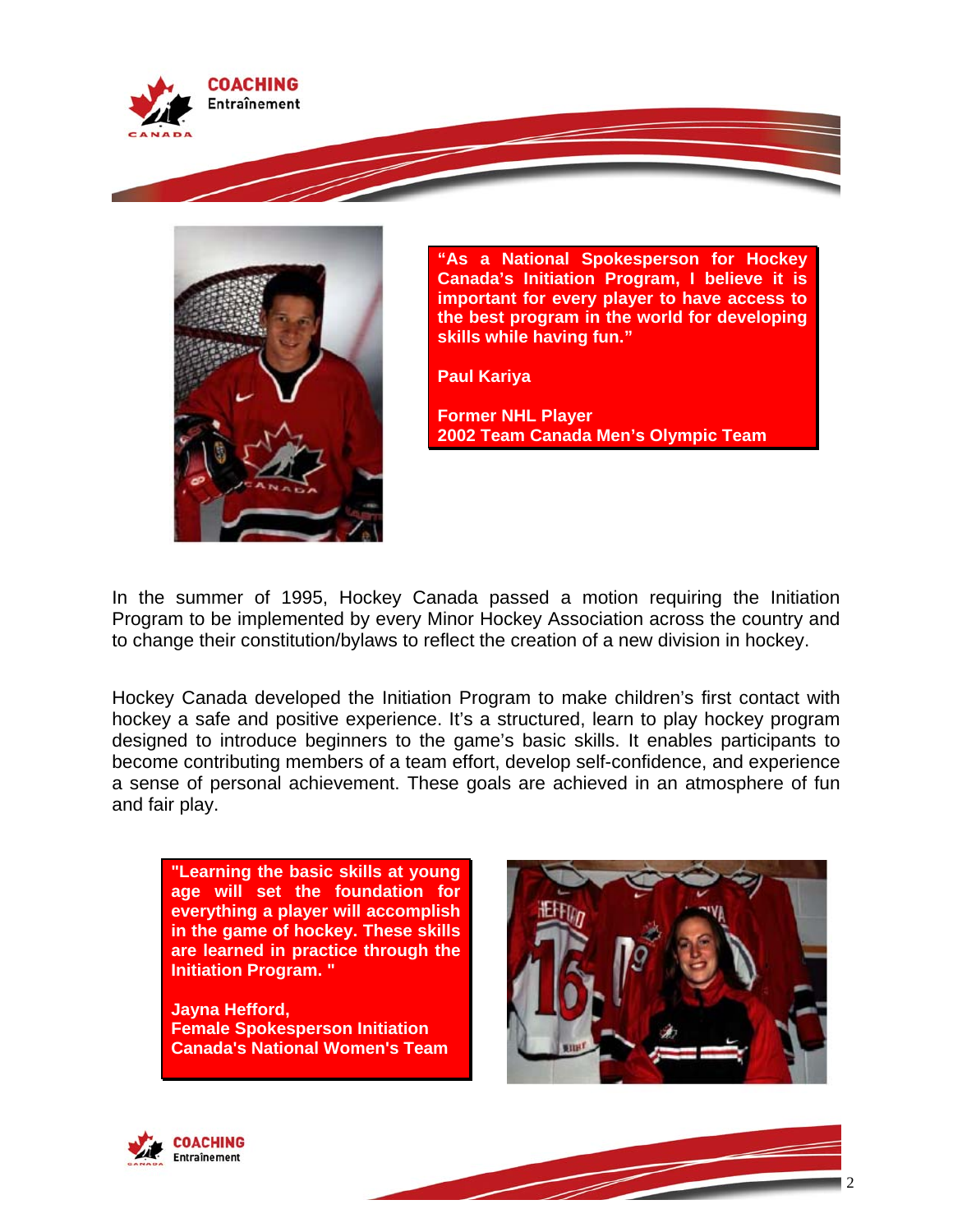

## **THE INITIATION PROGRAM**

The future of the sport of hockey lies with our youth. In recognition of this, Hockey Canada developed the Initiation Program, which encourages the growth of foundational skills for the young player in the sport. The Initiation Program is implemented by Minor Hockey Associations and coaches, with the assistance of young volunteers, parents and others associated with hockey. This provides opportunities for a wide range of people to improve the quality of hockey in Canada through both play and instruction.

The success of the Initiation Program is measured by the level of development young players achieve. To optimize those levels of development, it is necessary for dedicated adults to play a large role as effective leaders and teachers who will create a challenging and motivating environment for the player.

- **The goals, philosophy and objectives of the program are:**
- **1. Teaching basic hockey skills so players can enjoy the game.**
- **2. Assisting in development and enhancement of basic motor patterns.**
- **3. Developing and encouraging the concept of team, through player participation in on and off-ice activities.**
- **4. To implement fitness, fair play and co-operation aspects within the fun of the game.**



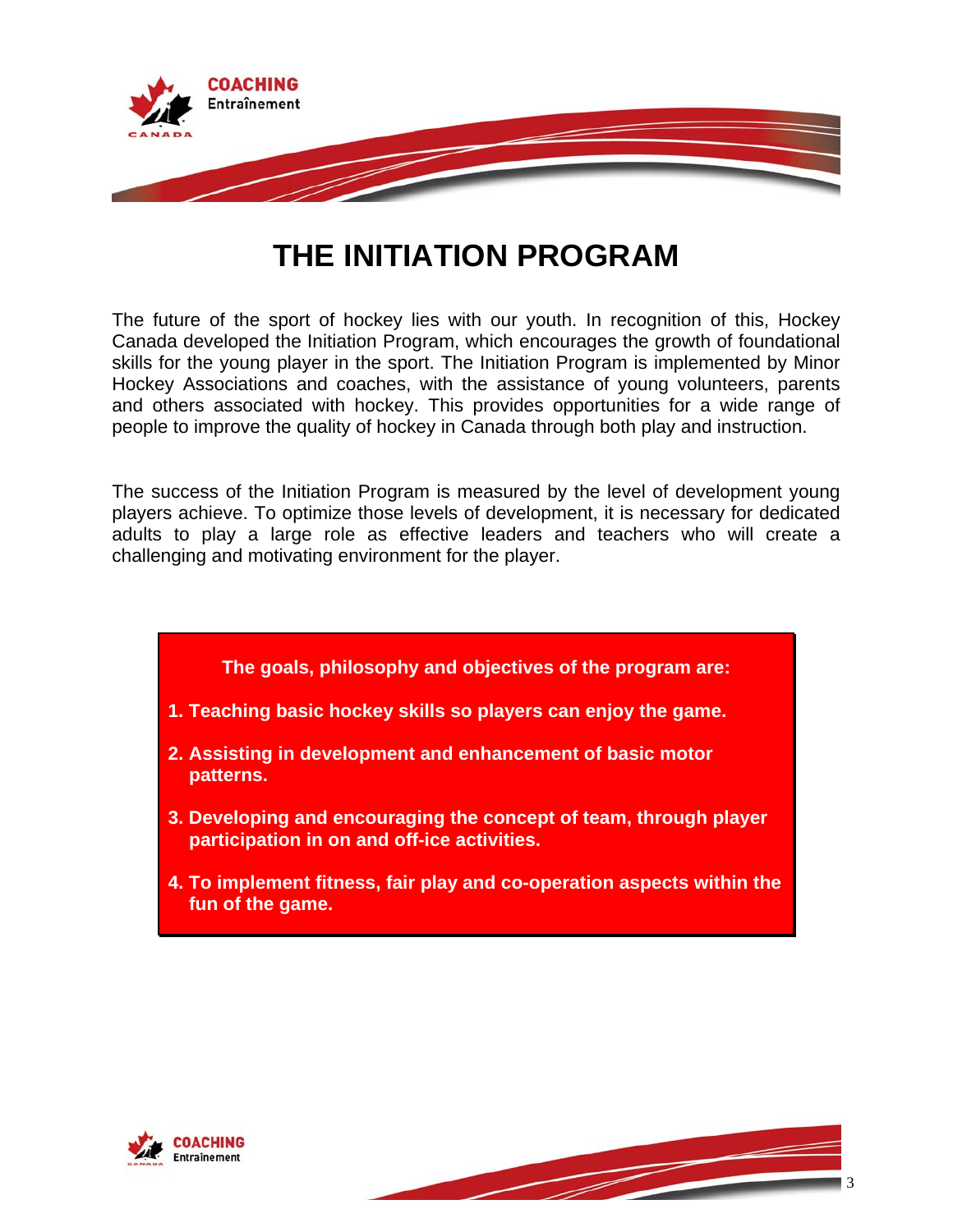

## **About Hockey Canada's Initiation Program**

#### **What Is It ?**

-The Initiation Program is a progressive, learn to play teaching curriculum. Children learn through participating in practice drills and informal and modified games (such as shinny, freezetag, and obstacle courses).

-It consists of 4 Phases of instruction, designed for the beginning hockey players. Each phase consists of 8 lesson plans that follow a defined path of progressions.

-The skills of skating, puck control, passing and shooting are introduced and refined in a progressive one step at a time manner.

-Although the emphasis is on fun and fundamental skill development, the Initiation Program also allows the youngsters to experience fitness, fair play and cooperation.

-To ensure a positive experience for the children, a 4 hour instructional clinic has been designed for the on-ice instructors (coaches), that focuses on communication, teaching skills, leadership, skill analysis, lesson organization and safety and risk management.

#### **Program Philosophy**

-The Initiation Program is Canada's premiere "Learn to Play" program for beginning hockey players.

-The Canadian Hockey Association developed the program to ensure that the child's first contact with hockey is a safe and positive experience.

-It enables participants to become contributing members of a team effort, develop selfconfidence, and experience a sense of personal achievement.

#### **Program Goals**

-To have fun while playing hockey and engaging in physical activity.

-To learn the fundamental skills required to play the game of hockey.

-To create and refine basic motor patterns.

-To be introduced to the concepts of cooperation and fair play.

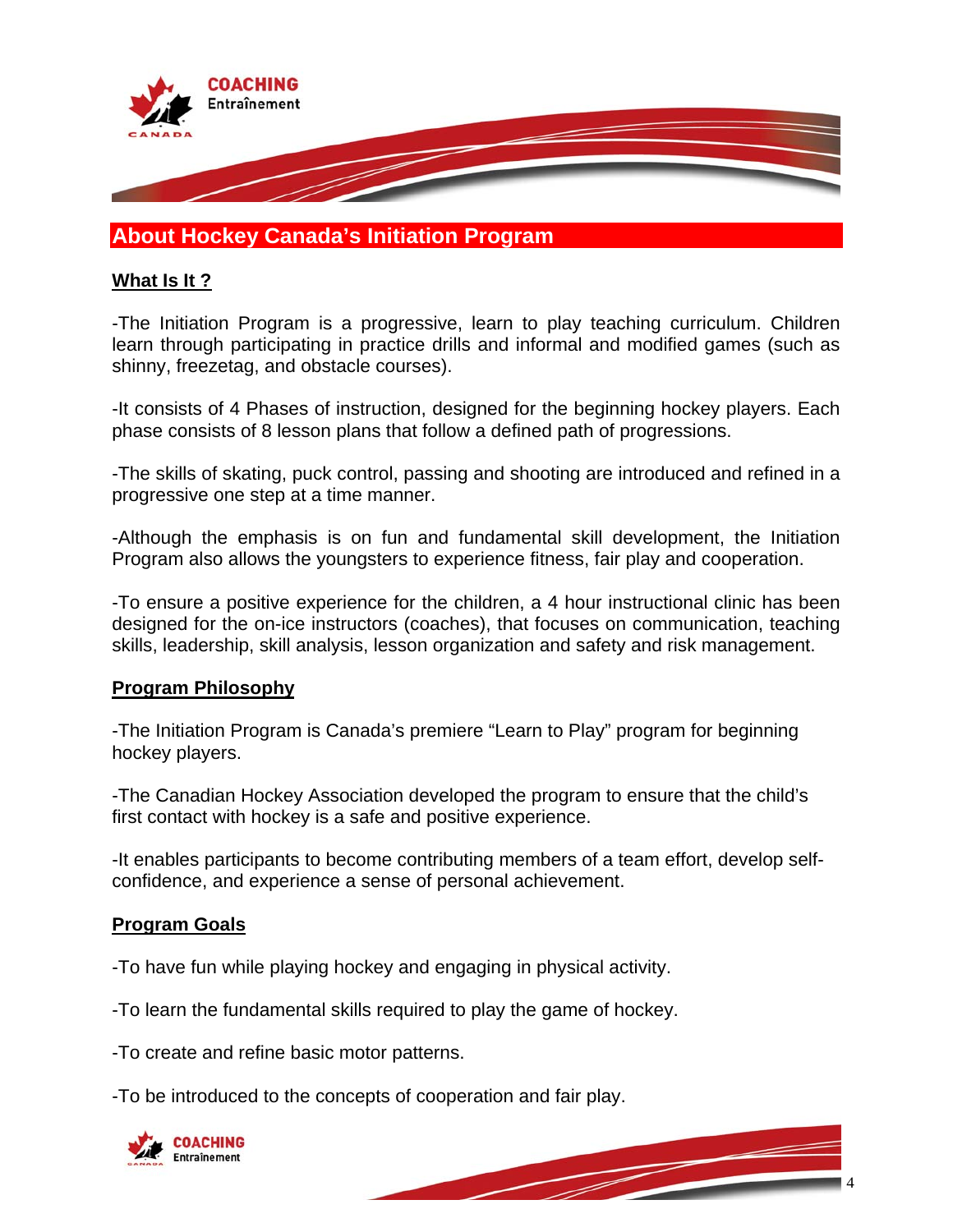

## **COMPONENTS**

## **1) Administrators Guide**

The purpose of the Administrators Guide is to acquaint local hockey organizers with the Hockey Canada Initiation Program, and how to put the program to good use in your association.

This guide includes an overview of the Hockey Canada model programs, information on setting up the initiation program, getting your parents onside, and the importance of instructor training.

### **2) Instructors Manual**

The Instructors manual was designed to give coaches all of the necessary information needed to teach hockey skills to beginners.

Some of the areas discussed are leadership, communication, teaching skills and lesson organization. Each of these components contain valuable information when it comes time to implement each of the Lesson Manuals.

## **3) Lesson Manuals**

The Initiation Program manuals are a compilation of ideas from many top hockey people across the country. Prior to printing, the lesson plans were tested in several provinces in communities with widely differing circumstances and found to be very effective.

The Lesson Manuals consist of 4 phases, each with 8 on-ice sessions. These lessons map out easy to follow planned lesson plans. Beginners progress throughout these icesessions to the point where they can start playing hockey and enjoying it.

These manuals are designed to serve as models. Your association is not expected to follow everything to the letter. Your association should use them to your situation, i.e. numbers, available ice, etc.

The objective is that the instructors in your association will use these lesson plans as a framework to give your beginners the benefit of a very good start in what we in Canada consider to be the greatest game in the world.



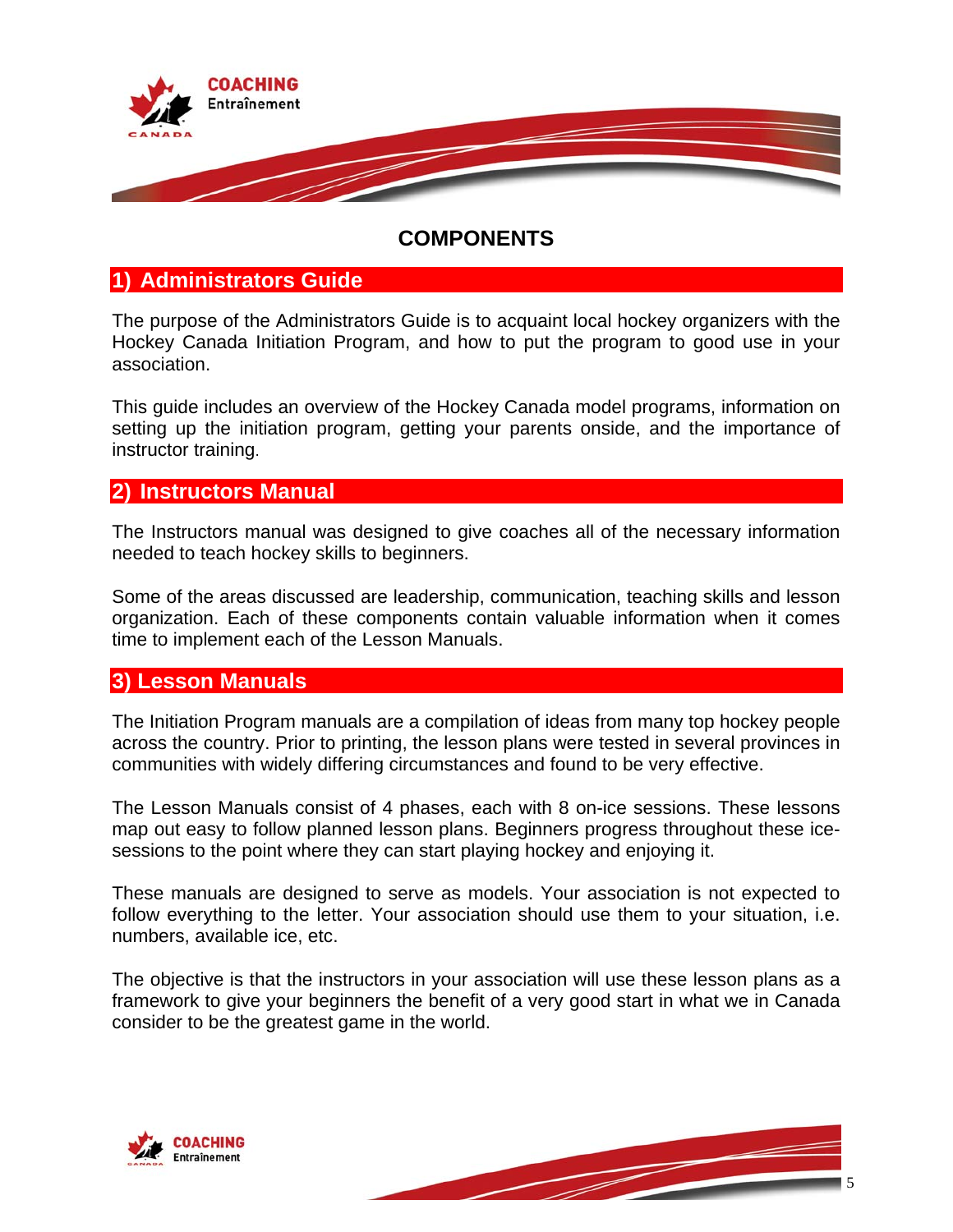

## **4) The Initiation Clinic – Intro to Coach**

The Clinic for instructors that is given as part of the Initiation Program is available from coast to Coast that the instructors need to consider in terms of their approach to children; as well as giving instruction in the delivery of the program itself.

#### **The Intro to Coach clinic is part of the New on-line NCCP Coaching Clinic available through Hockey University**

Recognizing the necessity to provide a positive experience for the beginning hockey player, the Initiation Program builds upon a number of values providing a qualitative experience, which include:

- a. Providing a safe environment in which to be introduced to ice hockey's fundamental skills.
- b. Developing an understanding of basic teamwork through participation in structured activities and adapted game like situations.
- c. Introducing participants to the concepts of fair and co-operative play.
- d. Refining basic motor patterns and building self-confidence.
- e. Providing an environment that challenges individuals positively and rewards the participants for their efforts.
- f. Provides opportunities to experience a number of activities related in the building of a lifestyle of fitness and activity.